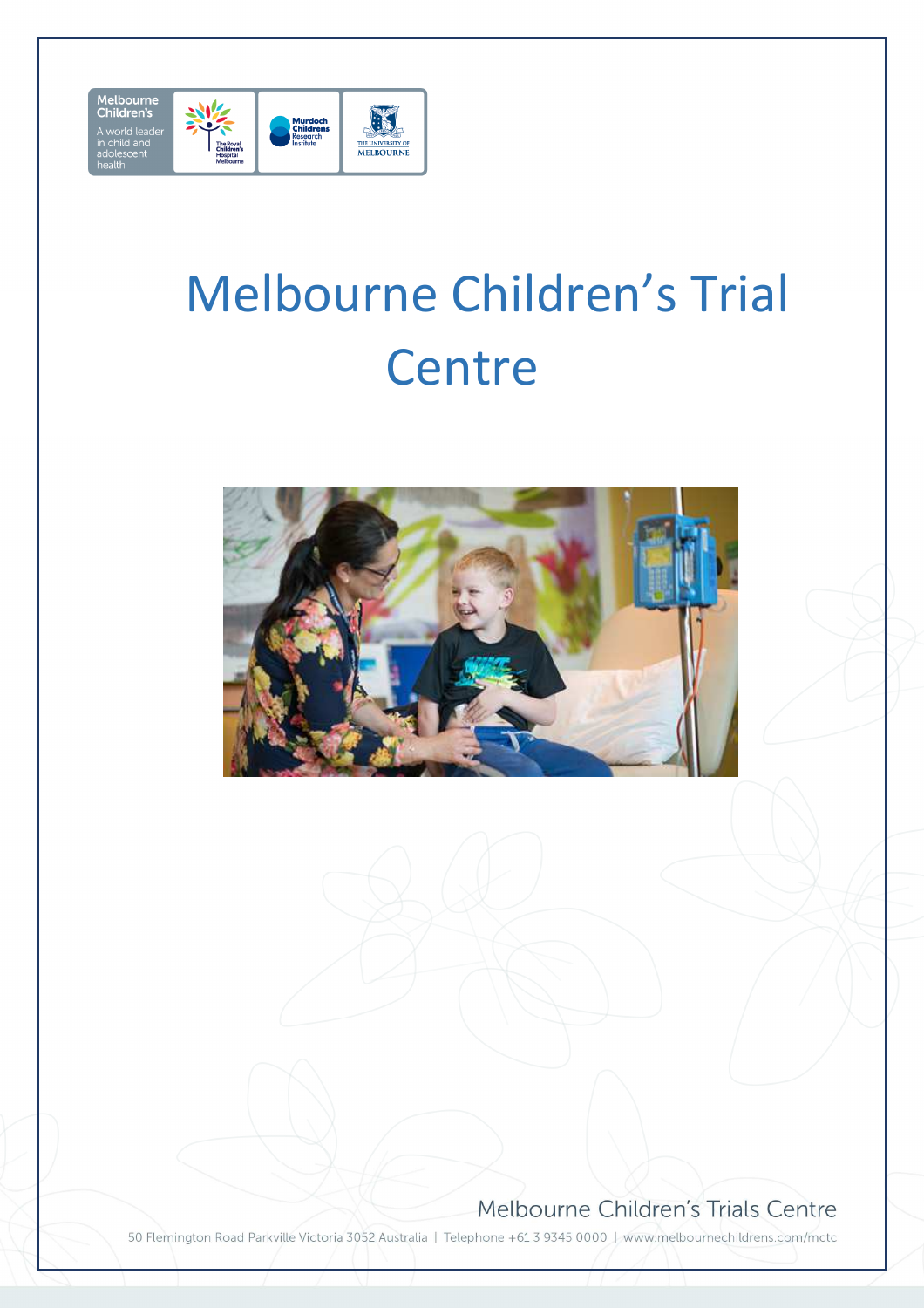# **The Royal Children's Hospital (RCH)**

http://www.rch.org.au/home/



# **Murdoch Childrens Research Institute (MCRI)**

https://www.mcri.edu.au/



#### **Melbourne Children's Trial Centre**

http://www.melbournechildrens.com/mctc/

MCTC is a unique collaboration between the Royal Children's Hospital (RCH), The Murdoch Childrens Research Institute (MCRI), The Royal Children's Hospital Foundation and The University of Melbourne (UoM). These Institutes bring together expertise in research, clinical practice and education.

Associate Professor Andrew Davidson is the Medical Director of MCTC, also a Senior Staff Anaesthetist at RCH and Head of Anaesthesia Research, MCRI. As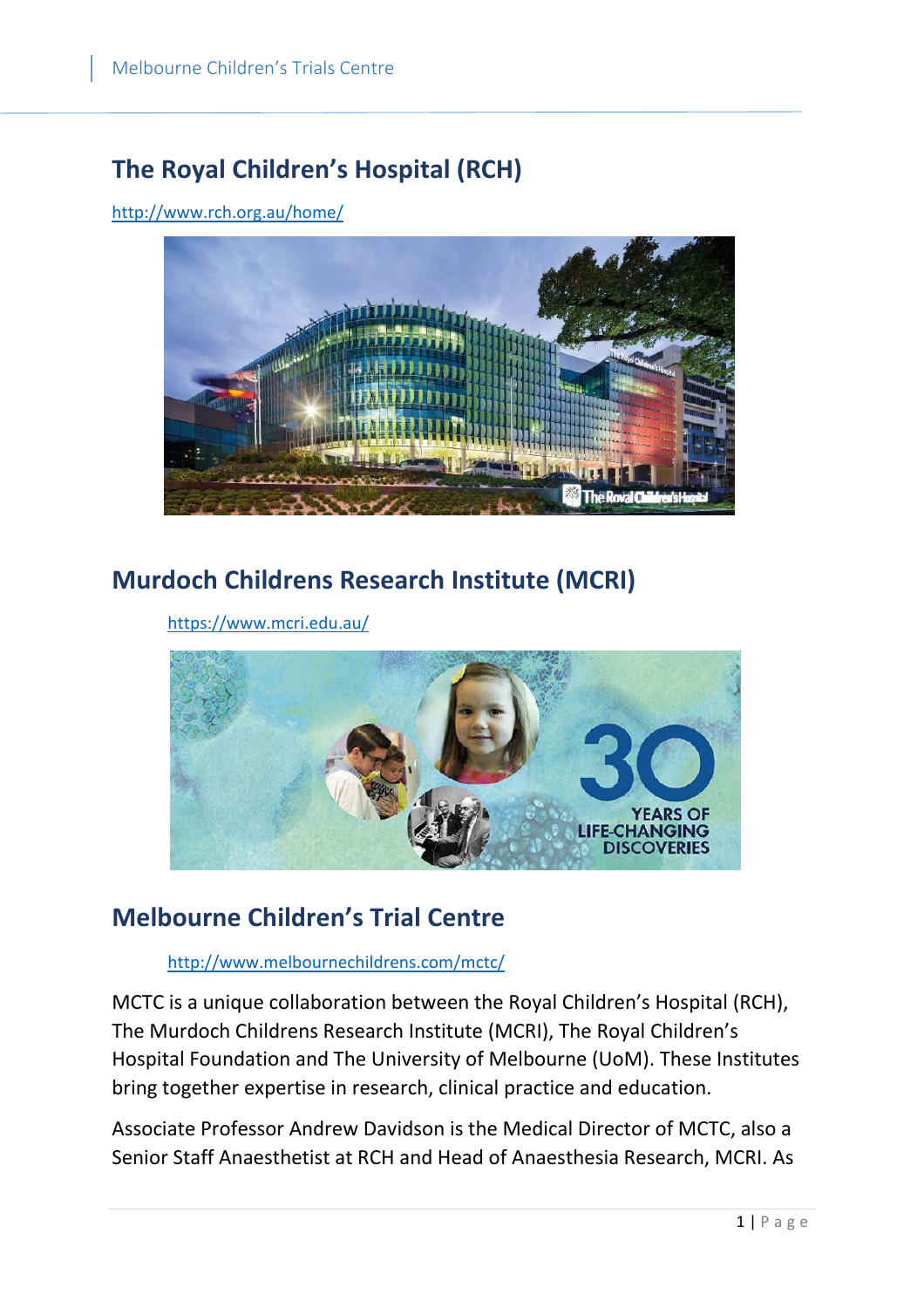Medical Director, Prof Davidson works to facilitate research for clinical research staff at RCH and the MCRI, supported by a team of dynamic, innovative and multidisciplinary professionals who have extensive and unique experience in the field of clinical trials.

MCTC's vision is to lead Australia in the design and conduct of paediatric clinical trials with foundations in quality, efficiency and innovation. The aim of MCTC is to enable researchers to bring new and novel therapies to children earlier, and generate knowledge to improve healthcare for children. The centre is run by a team of staff who have collaborated on numerous clinical drug trials, which range from phase I to phase IV studies, single centre and international multicentre trials, and include pharmacokinetic, bioequivalence and pharmacodynamics studies.



# **Conducting paediatric clinical drug trials with Melbourne Children's Trial Centre**

MCTC includes a dedicated clinical trials unit directed by Associate Professor Noel Cranswick, a paediatric clinical pharmacologist. Established in 1998, this facility conducts high quality clinical trials in children. The unit is run by a dynamic, multidiscipline team of professionals who have extensive clinical trials experience.

MCTC staff have collaborated on numerous clinical drug trials. These range from phase I to phase IV studies, single centre and international multicentre trials, and include pharmacokinetic, bioequivalence and pharmacodynamics studies.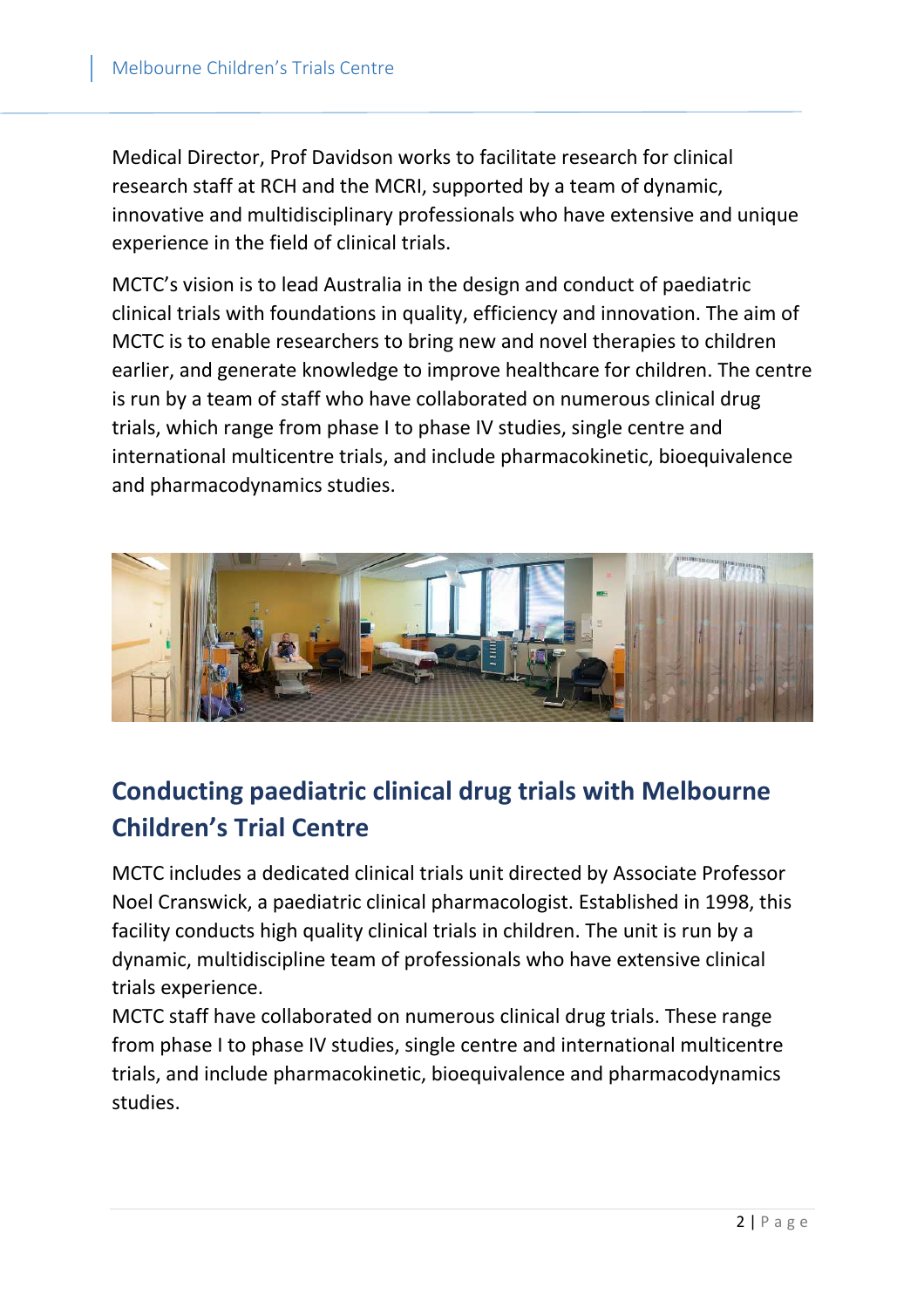MCTC is experienced in all aspects of clinical drug trials, including protocol development, case report form design, ethics committee submissions, subject recruitment, study coordination, study evaluation and financial management. All aspects of clinical trial management are carried out in accordance with the Therapeutic Goods Administration

Note for Guidance on Good Clinical Practice (CPMP/ICH/135/95), the Declaration of Helsinki, and the National Health and Medical Research Council National Statement on Ethical Conduct in Research Involving Humans.



MCTC conducts clinical drug trials, which encourage the quality use of medicines in children. The unit pursues new analysis techniques and fosters expertise in drug evaluation and pharmacoeconomics. It sets out to monitor and develop new therapeutic regimens, trains specialist laboratory and clinical staff and teach medicine and clinical pharmacology to undergraduates and postgraduates. MCTC strives to provide a quality clinical and laboratory service to the public in paediatric clinical pharmacology, toxicology and therapeutics.

Our facilities for inpatient and outpatient clinical trials are child and family friendly and provide a non-threatening environment. The pain and discomfort of any procedures and minimised by therapies such as local anaesthetic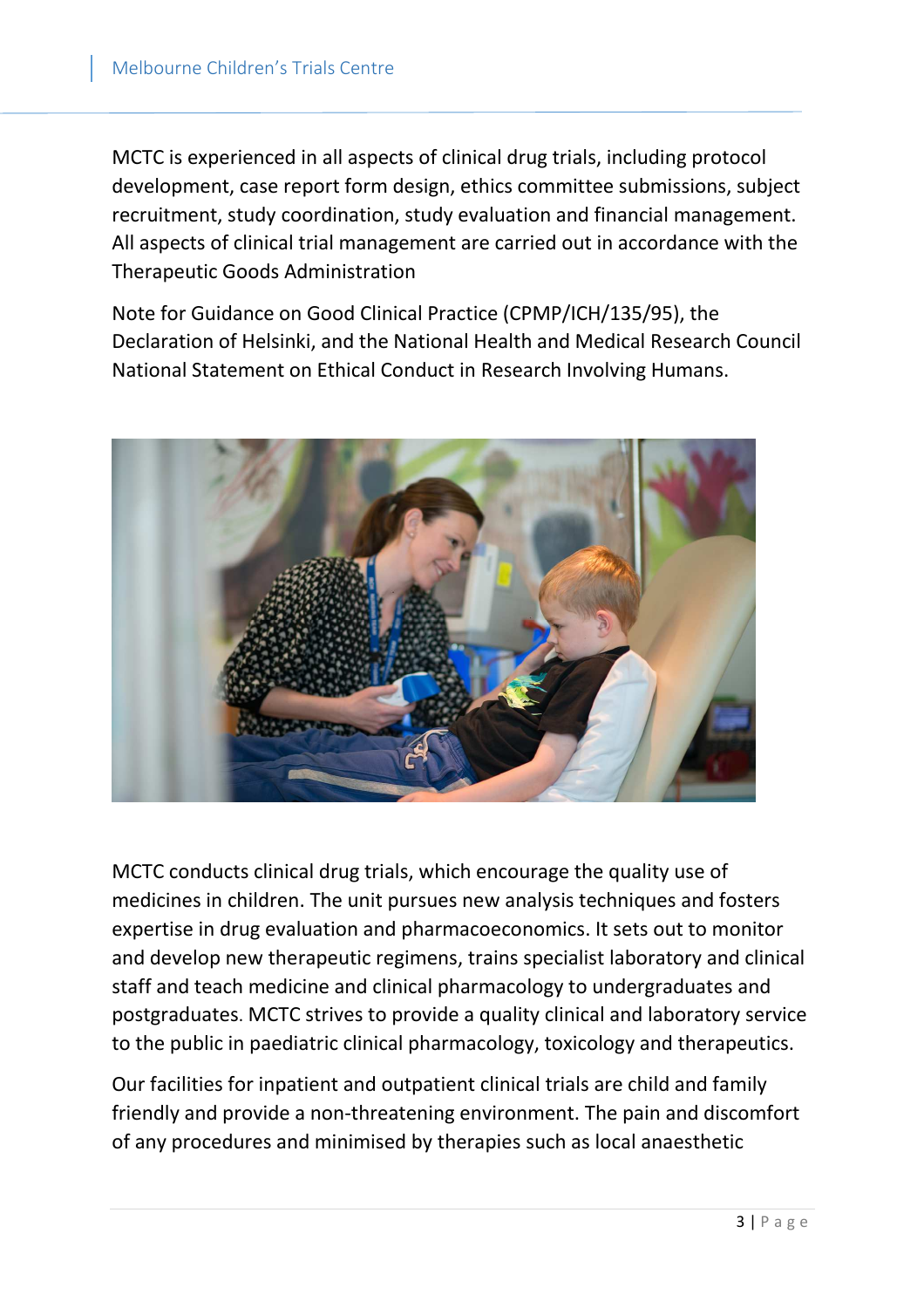creams, and supportive strategies like distraction, music therapy and play therapy are used.

#### **Standard Operating Procedures**

MCTC staff operate according to established standard operating procedures (SOPs). SOPs ensure that all data obtained is collected and recorded with accuracy, consistency and integrity and trials are conducted in accordance with ICH/GCP guidelines.



# **Royal Children's Hospital Human Research Ethics Committee (HREC)**

The Royal Children's Hospital Human Research Ethics Committee meets monthly, applications are required to be submitted approximately five weeks prior. If there are no queries with a research protocol, approval is usually granted within one week of the meeting.

The HREC provides an advisory service to assist investigators and study coordinators with patient/parent information statements and consent forms prior to submission. The committee is also required to monitor all research projects they have approved, requiring the researchers to produce progress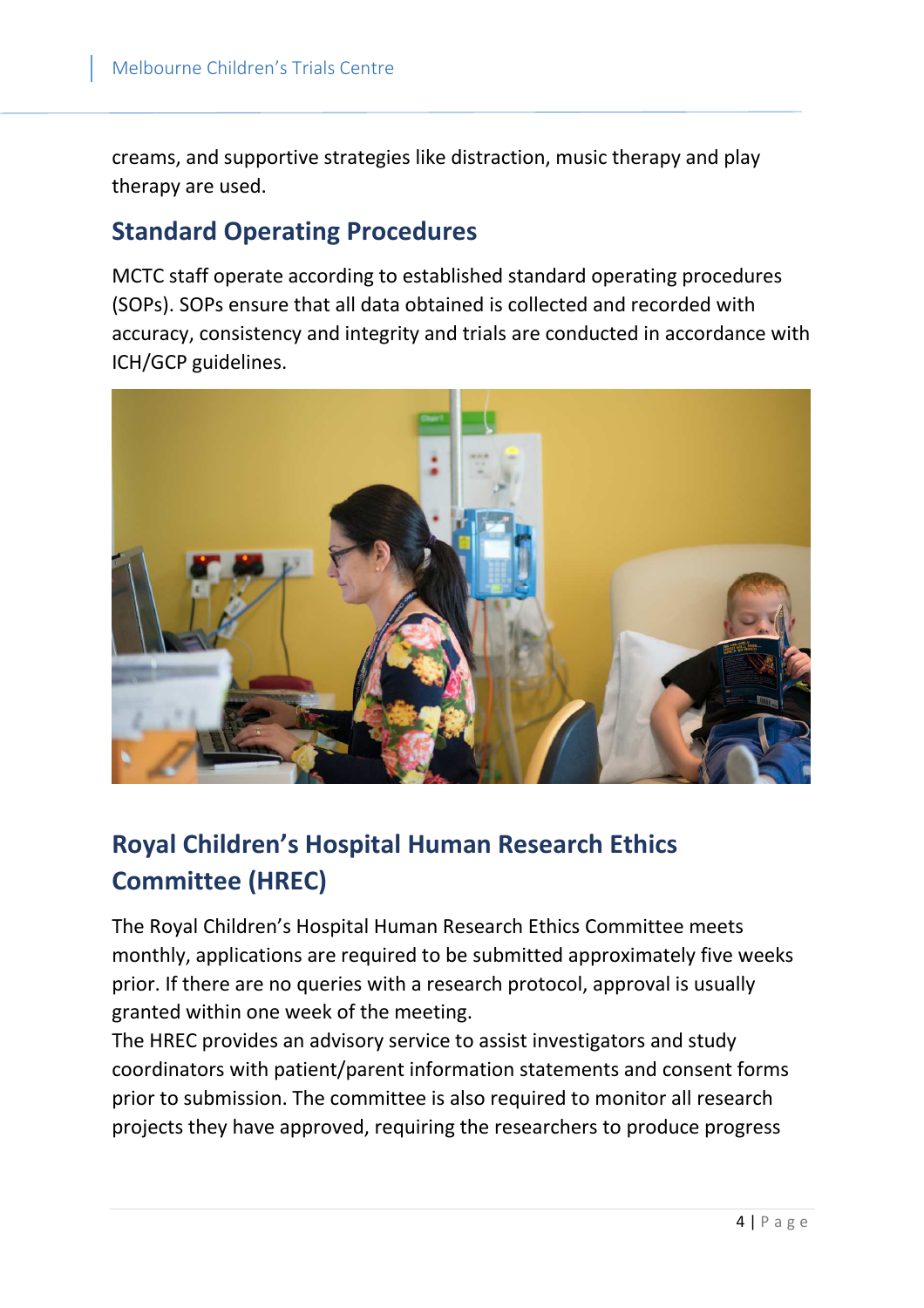and final reports.

The members of the committee are familiar with the requirements of early phase studies in children and approve several such studies each year.

#### **Clinical Trial Recruitment**

MCTC acknowledges the importance of focused recruitment and ensure recruitment targets are met by:

- assessing the feasibility of proposed studies
- designing, implementing and evaluating detailed recruitment strategies
- screening prospective study subjects and their families

Feasibility studies provide essential information on estimated recruitment targets. Obstacles and/or challenges that may impact on the success of the trial and how they may be overcome can also be identified at this stage. The comprehensive patient screening process adopted ensures optimal enrolment of patients within a defined period, whilst nurturing patient retention.

MCTC has established links with general paediatrics, community and ambulatory medicine, thoracic medicine, gastroenterology, neurology, neonatal medicine, endocrinology, cardiology, rheumatology,

haematology/oncology, dermatology, immunology, infectious disease, adolescent medicine, surgery and anaesthetics, enabling trials to be performed in many areas of clinical practice.

MCTC is also committed to developing relations with local community groups and health professionals. These links include; general practitioners, paediatricians, maternal and child health nurses, day-care centres, schools and local, metropolitan and state newspapers and medical publications.

# **Clinical Trial Coordinators are pivotal members of the clinical trial team**

MCTC clinical trial coordinators have extensive knowledge in all aspects of clinical drug trials in children and are experienced senior paediatric nurses. MCTC coordinators are a highly motivated core group of professionals who are aware of the challenges faced by paediatric clinical trials and are experienced in recognising and overcoming these issues.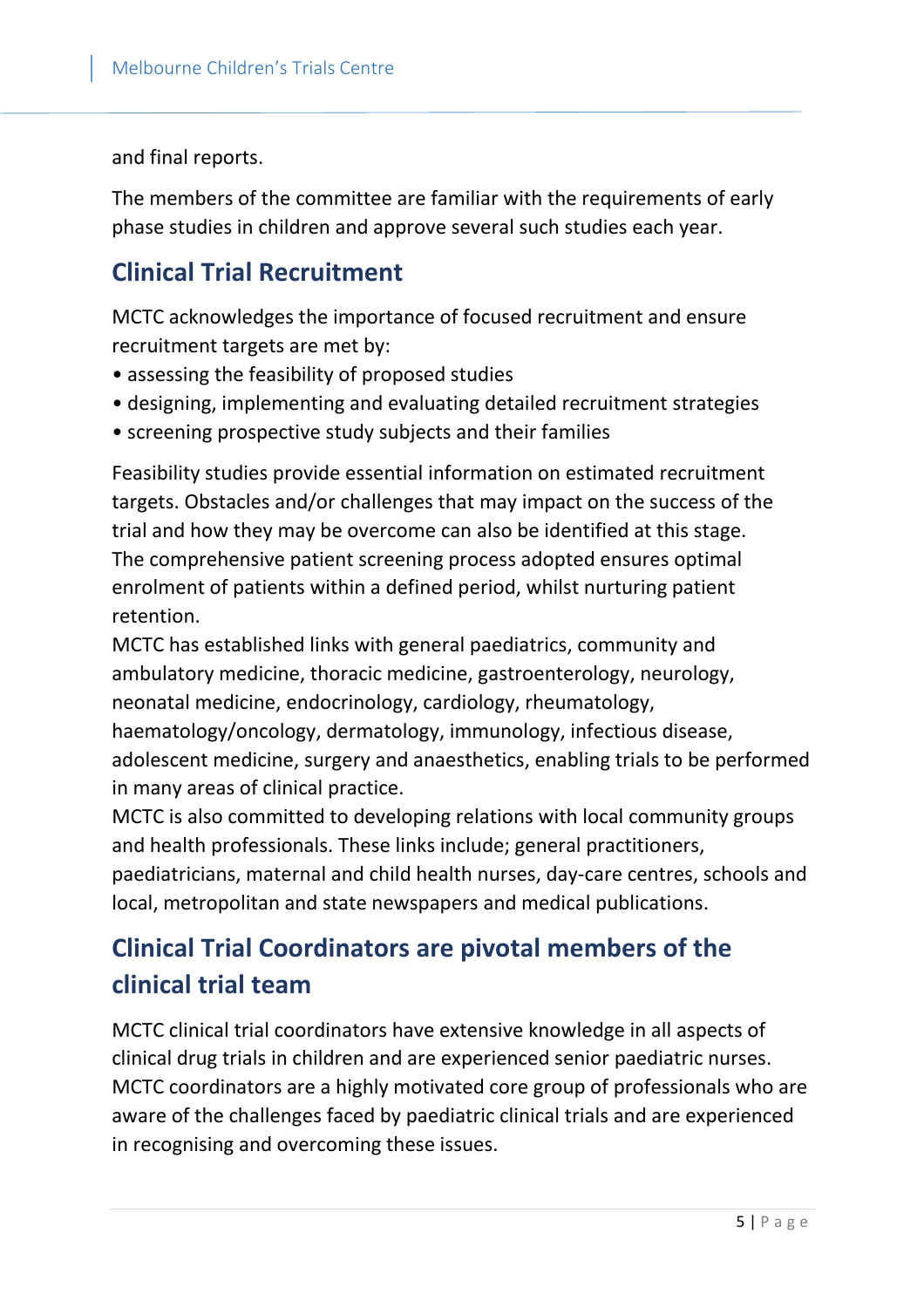The strong communication skills combined with the extensive clinical and research experience of MCTC clinical trial coordinators ensures all clinical drug trials are conducted in a professional manner in accordance with international and local regulations.



#### **Advocacy**

The Royal Children's Hospital is an important advocate to government, industry and the community on behalf of children. Specifically, MCTC advocates for the quality use of medicines in children.

#### **Regulation**

MCTC staff have expertise in drug regulatory issues. Advice is given on matters relating to the preparation of submissions for government evaluation, both in Australia and internationally. MCTC offers independent advice on regulatory matters from early phase trial design through to post marketing procedures. An audit service has also been developed for organisations that may require this.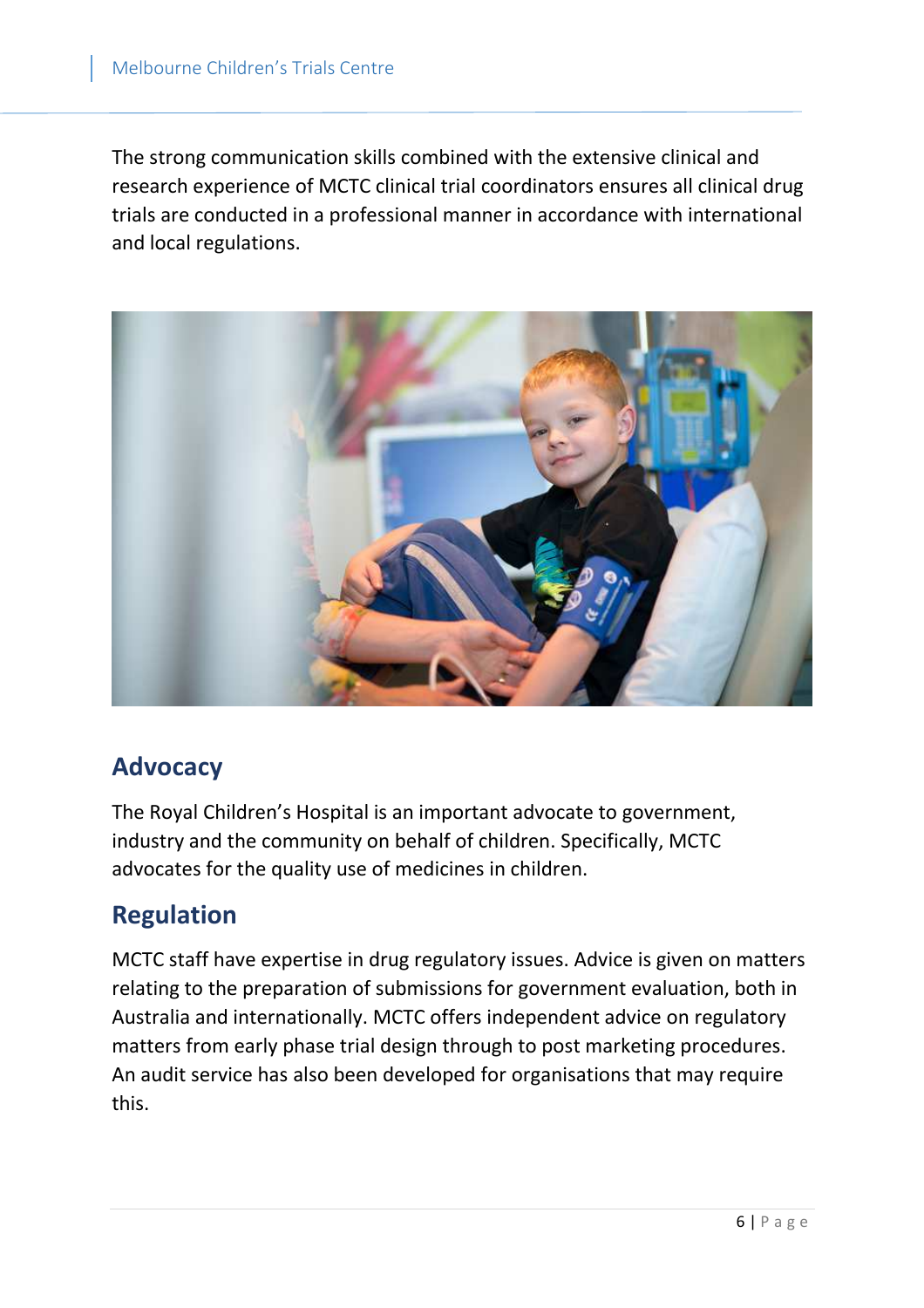# **Drug informatics**

MCTC regularly provides advice on toxicity and use of drugs in children to clinicians, nurses and paramedical groups.

#### **Toxicology**

MCTC in association with the Royal Children's Hospital Emergency Department, Intensive Care Unit and the Poison's Information Centre is developing a toxicology service. A toxicology database has been developed as a surveillance and research tool.

### **Complementary and Alternative Medicine (CAM)**

The use of complementary and alternative medicine (CAM) is becoming increasingly popular within the Australian community. There exists, however, a potential for adverse events and children may be at a particular risk. In association with the Royal Children's Hospital Department of General Medicine, MCTC is involved in a surveillance study of CAM associated adverse events in children. The surveillance of adverse events is conducted via the resources of the Australian Paediatric Surveillance Unit (APSU). This system allows monthly reporting of adverse events by paediatricians.

# **Traditional Pharmacokinetics**

MCTC has expertise in traditional pharmacokinetic methods. The staff have analysed traditional pharmacokinetic studies including bioavailability studies which have been accepted by the TGA as part of new drug applications.

# **Population Pharmacokinetics**

Within the department there are several ongoing pharmacokinetic studies using population methods. The unit is currently an academic centre of excellence for Pharsight software manufacturers, having been recognised for our expertise in using their products for pharmacokinetic analysis.

# **Trial Design**

MCTC is experienced in several alternative trial designs, with a particular interest in novel paediatric placebo controlled trials and single patient (n=1) studies. Advice on appropriate ethical protocol design is also available.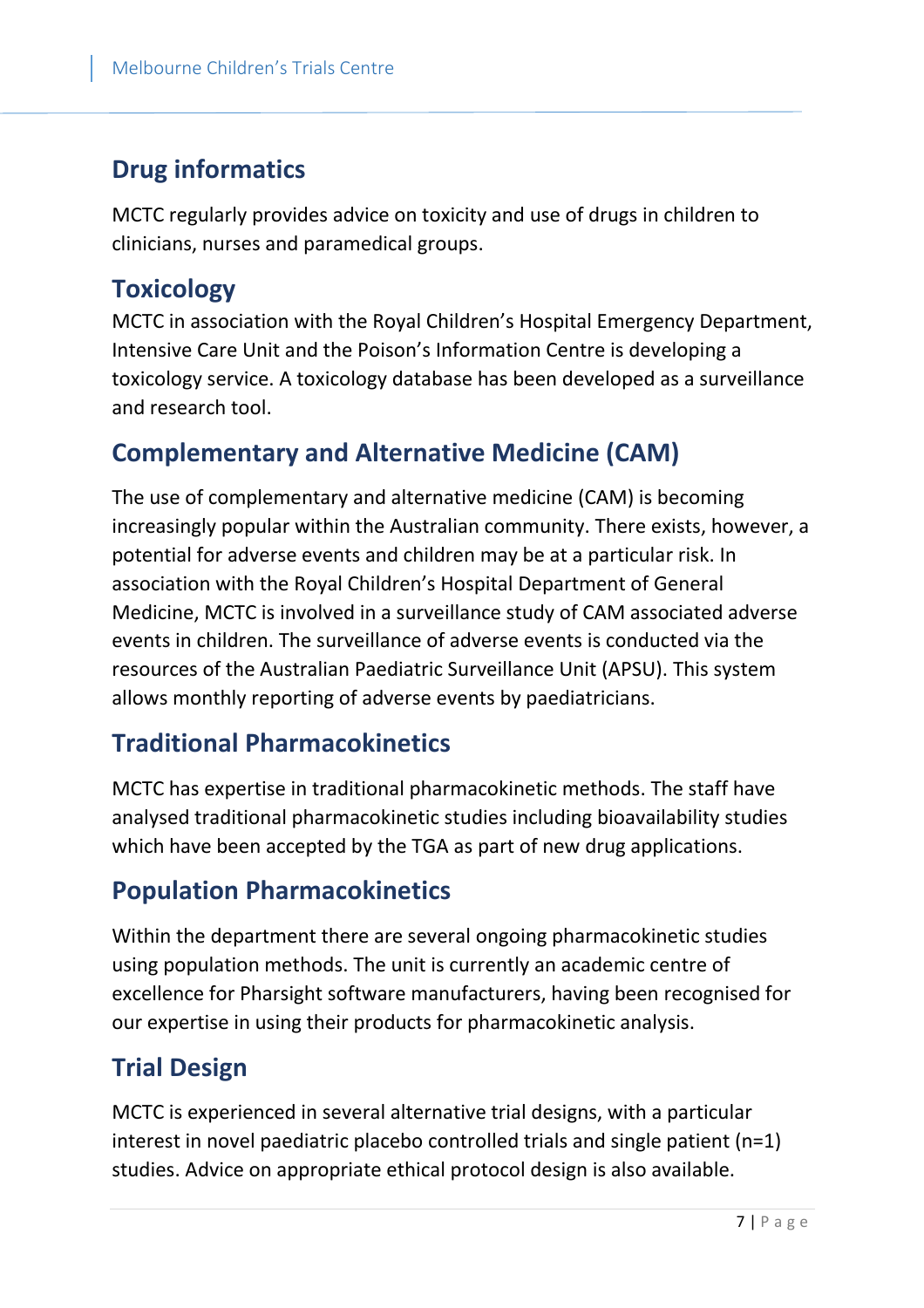#### **Pharmacogenomics**

Pharmacogenomics is a developing field in which the genes that are important in drug metabolism are studied. Tests are developed to predict how drugs are handled in the body, and which individuals are at risk of side effects. MCTC collaborates with other organisations to offer a comprehensive approach to this exciting field.

Genotyping has become part of all stages of drug trials and our pharmacogenomics unit is ready to incorporate such genetic studies into new drug trials. Pharmacogenomics brings together staff with expertise in pharmacology, pharmacy, molecular genetics, statistical genetics and epidemiology.

#### **Pharmacoeconomics**

MCTC is developing expertise in pharmacoeconomics. We offer a specific consultative service into the pharmacoeconomic analysis of paediatric data in a clinical setting.

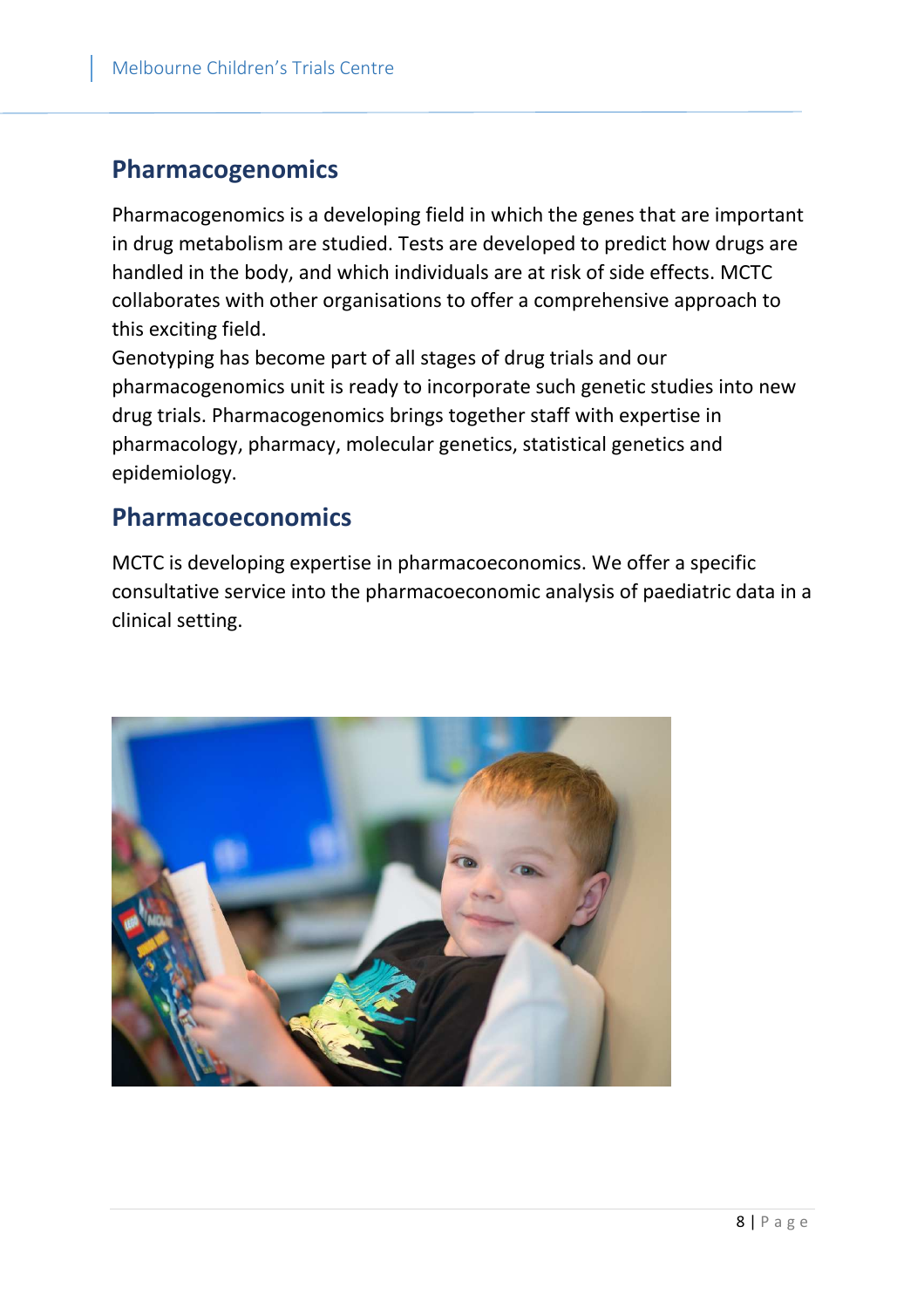# **Contact Melbourne Children's Trial Centre**

50 Flemington Rd Parkville Victoria Australia Telephone +61 3 9345 0000





Andrew Davidson Medical Director Andrew.Davidson@rch.org.au +61 3 9345 4006 +61 402 271 274

Noel Cranswick Associate Director, Clinical Pharmacology Noel.Cranswick@rch.org.au +61 3 9345 6987 +61 407 512 583

Carolyn Stewart Business and Operations Manager Carolyn.Stewart@mcri.edu.au +61 3 9936 6086 +61 408 100 476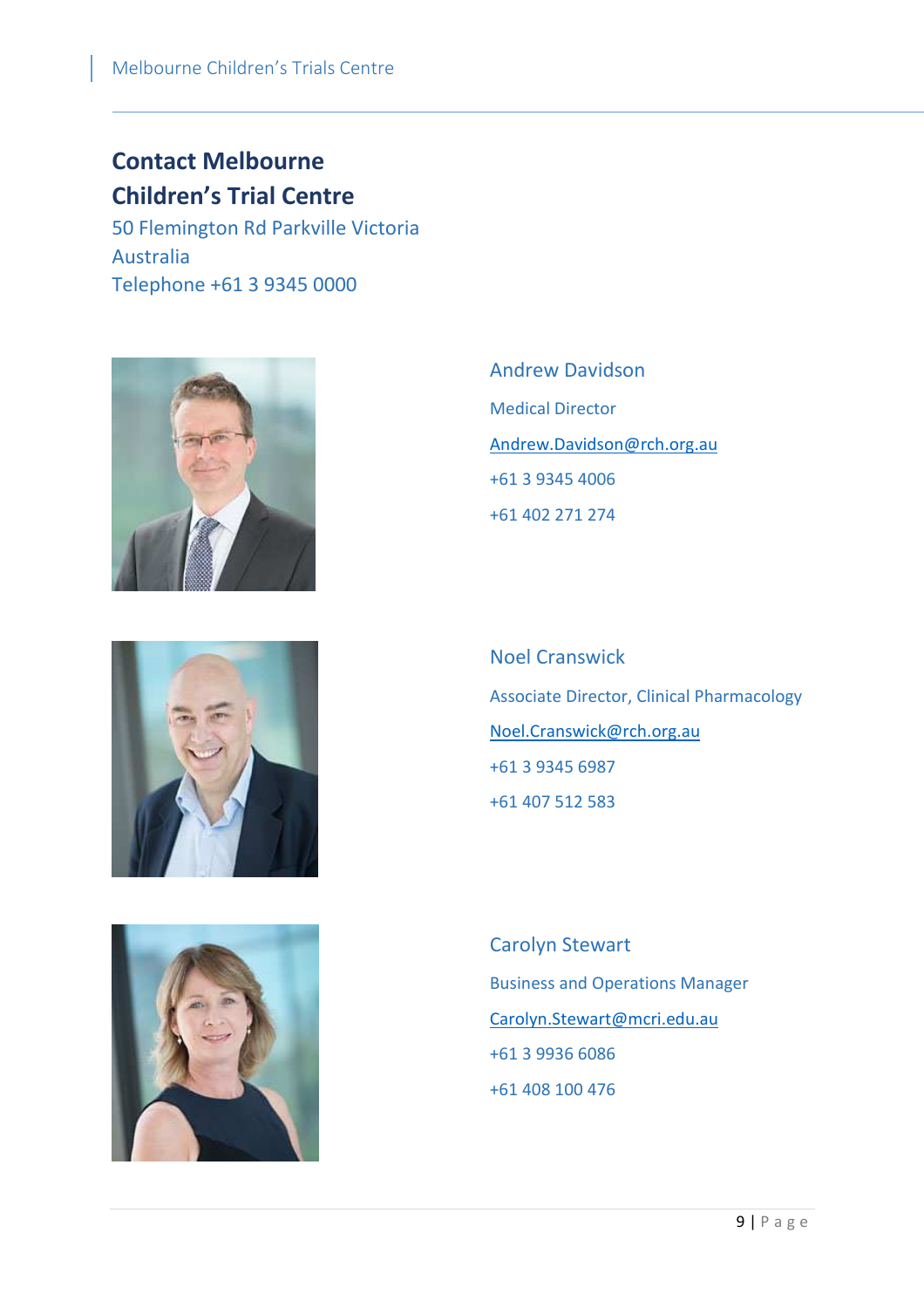



Katherine Lee Associate Director, Biostatistics Katherine.Lee@mcri.edu.au +61 3 9345 6549

Allison Lamb Associate Director, cancer Allison.Lamb@rch.org.au +61 3 9345 4989